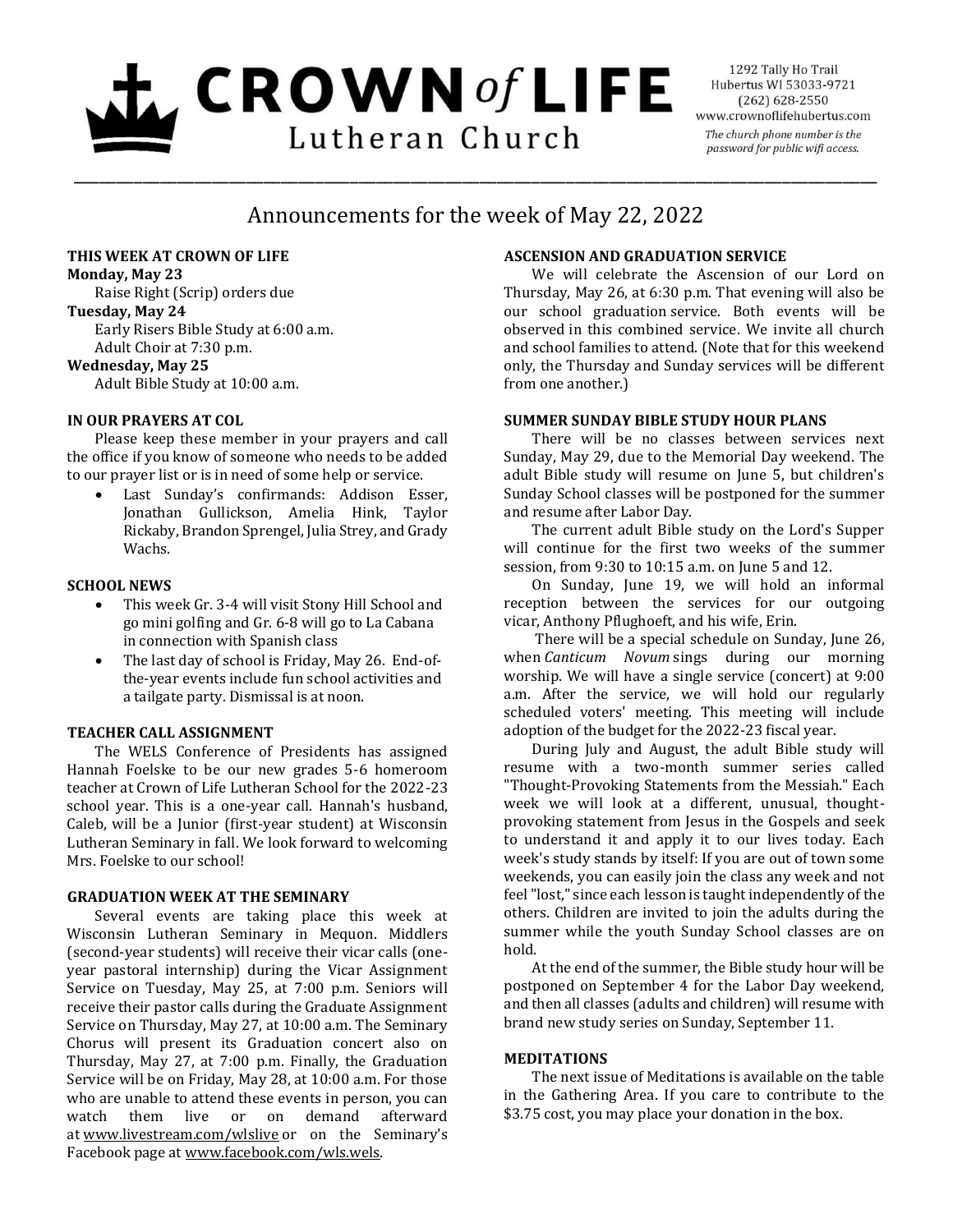#### **PENTECOST DAY SERVICE**

The final major festival of the Christian Church calendar is Pentecost Day, the "birthday" of the Holy Christian Church which occurs seven weeks after Easter. We will celebrate Pentecost in our services on Thursday, June 2 and Sunday, June 5. The adult choir will sing in both services on June 5. A small group of students from the choirs at Kettle Moraine Lutheran High School will also sing a few anthems in the 10:30am service on June 5.

#### **BE A GREETER**

A new Sunday church greeter schedule will be handed out soon. If you would like to help in this way (it works out to about five times a year), contact the office at 262- 628-2550 or [coladmin@crownoflifehubertus.com](mailto:coladmin@crownoflifehubertus.com) and you will receive information and be put on the schedule. If you need to be taken off the schedule, please let the office know by May 25**.**

#### **FINAL PHOTO OPPORTUNITY**

 There will be a member photo directory make-up date on Thursday, June 2, for those who could not get their picture taken earlier. There are slots available at 3:20 to 6:00 p.m. on the sign-up sheet in the lobby. Please also contact Scott Kutalek directly at 414-559-9218 if you plan to sign up for June 2.

#### **WINE-TASTING**

There will be a wine-tasting sponsored by the Join Committee at 2 Brothers Winery, 1923 Hwy 175 Richfield, on Saturday, June 4, at 1:00 p.m. The cost is \$5 for a flight. Bring an appetizer to share and enjoy fellowship. There is a sign-up sheet in the lobby.

#### **COMMUNITY CELEBRATION/PIG ROAST**

Crown of Life's annual Community Celebration and Pig Roast will be on Saturday, June 11 from 3:30 to 6:30 p.m. We are only four weeks away, and we need your help to be ready for this major event!

You can sign up to help at these links: to volunteer at [https://www.signupgenius.com/go/5080F4AA4AD2DA6](https://www.signupgenius.com/go/5080F4AA4AD2DA6F58-community) [F58-community](https://www.signupgenius.com/go/5080F4AA4AD2DA6F58-community) and to donate food at [https://www.signupgenius.com/go/5080F4AA4AD2DA6](https://www.signupgenius.com/go/5080F4AA4AD2DA6F58-community1) [F58-community1.](https://www.signupgenius.com/go/5080F4AA4AD2DA6F58-community1) You can also sign up on the sheets in the church lobby. There are a great number of volunteer opportunities to choose from and many food items needed. Volunteers are needed in the afternoon and evening on Friday, June 10 as well as before, during, and after the event on Saturday, June 11.

If you would like to help but want more information or guidance, please reach out to Mike Graff, Ron Rahn, Dale Garman, or Scott Kutalek.

This event also includes giveaways in the form of door prizes. The outreach committee is primarily interested in gift card door prizes. Gift cards can be purchased through our Raise Right program (formerly called Shop with Scrip). Please contact Belinda Matter with any questions about Raise Right gift cards.

Make sure to join us for this fun community event! We'd love to see you there!

#### **CHOIR CONCERT**

*Canticum Novum*, a chamber choir of WELS singers, will perform its annual concert at Crown of Life during our morning worship on Sunday, June 26. We will have a special schedule that morning with a single service/concert at 9:00 a.m. (The voters' meeting will follow the service.) Please note the special schedule for the day, and invite your friends and neighbors to join us!

#### **BREWERS NIGHT**

WELS Night at the Brewers is Friday, July 8, at 7:10 p.m. Tickets are half price. Please sign up in the lobby for those who are interested. If we have over 20 people from Crown of Life who sign up our seats will be located together.

#### **VACANT LEADERSHIP POSITIONS**

Our congregation continues to be so richly blessed by our Lord, and we humbly give thanks for His gracious care. At the same time, we continue to search for members to serve in congregational leadership positions that still remain vacant. The position focused on stewardship (i.e., helping members to discover and use their gifts of time, talents and treasures) has been vacant for almost three years now. Also, **and of particularly immediate concern**, is the vacancy created in our controller position when it was unable to be filled during our elections last November.

Our congregation cannot effectively meet the ministry opportunities that our Lord sets before us without the involvement of congregation members to provide leadership in these areas. I am asking those of you that have graciously been given gifts in these areas to consider anew whether you might serve your Lord, and your brothers and sisters in Christ, via either of these positions. Perhaps it is the case that you may have a heart willing to serve but have doubts about whether you have the "right" talents and skills. If so, at least take the first step and ask to learn more about these positions. We would be happy to tell you more and perhaps help you discover if these positions, or other opportunities, might be ways in which your gifts can be used. Please give prayerful consideration to this request and contact Dave Sitzman (262-627-9194, [dasitzman@gmail.com\)](mailto:dasitzman@gmail.com) or any other member of the leadership team to learn more.

#### **LAWNMOWING HELP NEEDED**

Time to set up the lawnmowing schedule! Teams mow the lawn on a rotating schedule. Two-man teams are suggested. Each team is responsible for cutting and trimming the grass areas around the church and parsonage some time during the week, Wednesday-Saturday during the months of May through October. You may sign up online for as many weeks as you like at SignUpGenius.com with this link: [https://www.signupgenius.com/go/5080F4AA4AD2DA6](https://www.signupgenius.com/go/5080F4AA4AD2DA6F58-lawnmowing) [F58-lawnmowing.](https://www.signupgenius.com/go/5080F4AA4AD2DA6F58-lawnmowing) More instructions are on the sign-up. Contact Greg Dreyer at 262-365-1825 or Bob Lalk at 262- 993-7887 with any questions.